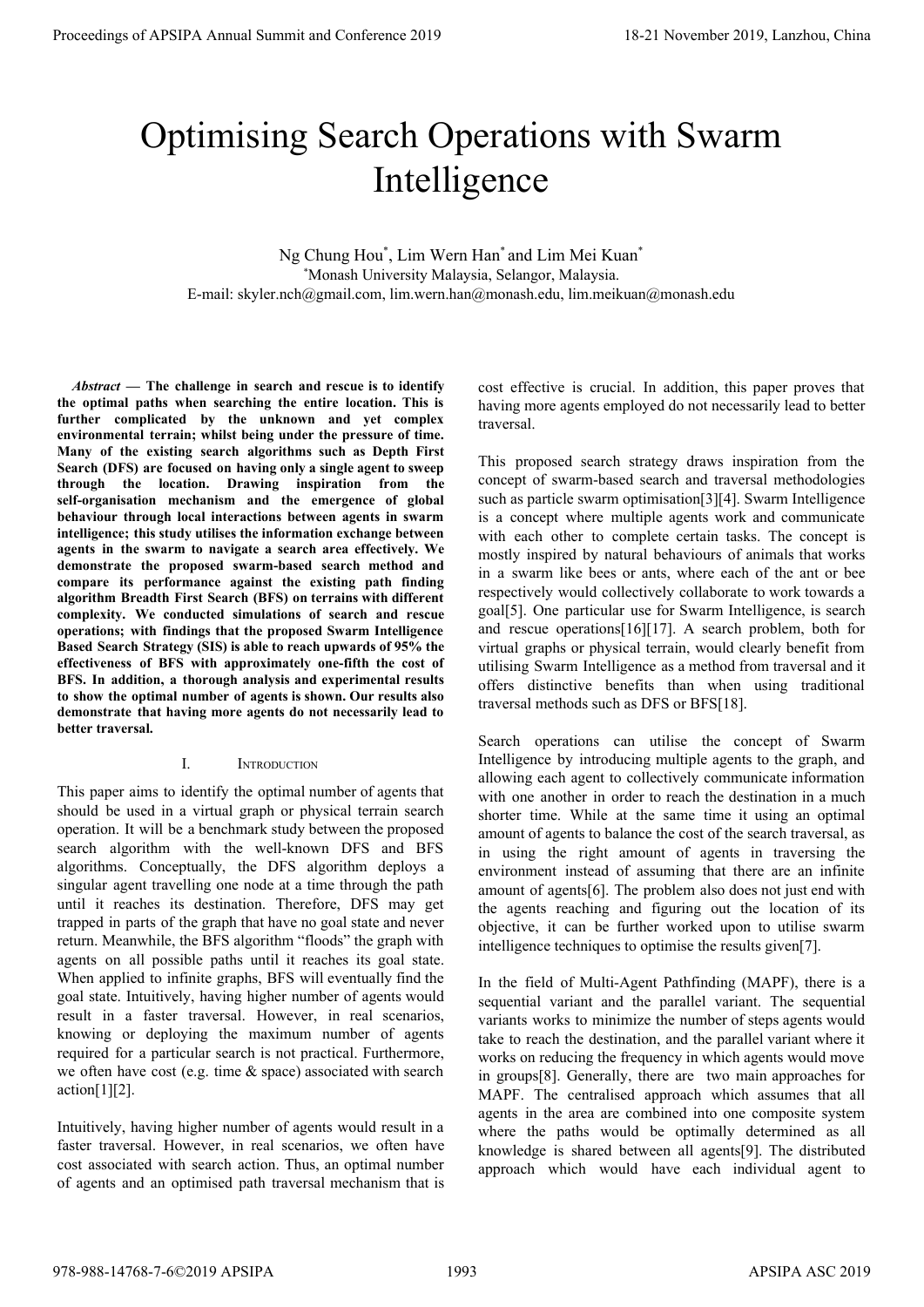determine its own path and resolve any possible conflicts that may arise $[10]$ [19].

The contribution of this paper is two-fold. First, a Swarm Intelligence Based Search Strategy (SIS) is proposed to find the optimal path more effectively. SIS utilises the information exchange between agents in the swarm to navigate a search space effectively. Secondly, we demonstrate that the increase in the number of agents deployed for traversal do not necessarily lead to better performance.

#### II. PROPOSED SEARCH STRATEGY

The process flow of the proposed Swarm Intelligence Based Search Strategy (SIS) is as shown in Figure 1. First is an algorithm to generate random graph, with the ability to set the number of vertex as well as the maximum degree of the vertex. This study will use the modified random walk model to generate randomised graphs. This model of generating random graph is used originally for generating spanning trees[11], however for the purpose of this test, the algorithm has been modified to be able to set the maximum number of edges per vertex. So instead of having one agent "walking" to another vertex to connect both nodes, we have that agent "walk" to multiple vertices. We are using this model to generate the graph because of the simplicity of the algorithm that allowed us to tweak the graphs to accommodate for our configurations for the testing phase, as well as its relatively quick run-time[12].

Second is the algorithm used to traverse the generated terrain. This algorithm is based on the concept of parallel DFS, where the DFS algorithm runs in parallel with each other, cooperating with each other to search the graph with increased efficiency[13][14]. The proposed SIS is able to search the generated graph, where no information of the graph is fed to the algorithm besides the destination node, with a dynamic number of agents that determines how many "instances" of DFS runs simultaneously. This algorithm would have each agent share and exchange information of the paths they have explored so to not have any agents run into a visited vertex, as well as sharing any unexplored area the agents encountered. The pseudocode for the algorithm is as illustrated in Figure 2. The SIS search adopts a top-down approach of traversing the graph, where the number of agents would keep evenly splitting itself into separate groups every time the current vertex it is in has more than one possible route.

An autotester module is developed to automate the simulation for testing. The autotester requests three parameters from the user: the number of nodes for the graph, the maximum degree of each node, and the number of tests each instance has to run.





*While destination is not reached by any agents: For each group of agents:*

 *For each neighbour in the current location: Set current location as visited If group is in dead end: Have group travel to next unvisited node Else: If only 1 unvisited path: Move group to the next location Else If more unvisited paths than agents in group: Split all agents to all unvisited paths Remaining paths will remain unvisited Else more agents in group than unvisited paths: Evenly distribute agents to groups Place new groups into the paths*

Fig. 2 Pseudocode of the proposed SIS search strategy

With this autotest, each graph generated would be tested by an increasing number of agents traversing it, determined by the max flow of the graph from source to destination. This is because theoretically the maxflow of the graph from source to sink would be the maximum number of agents needed to traverse the graph[15]. Any additional agents added would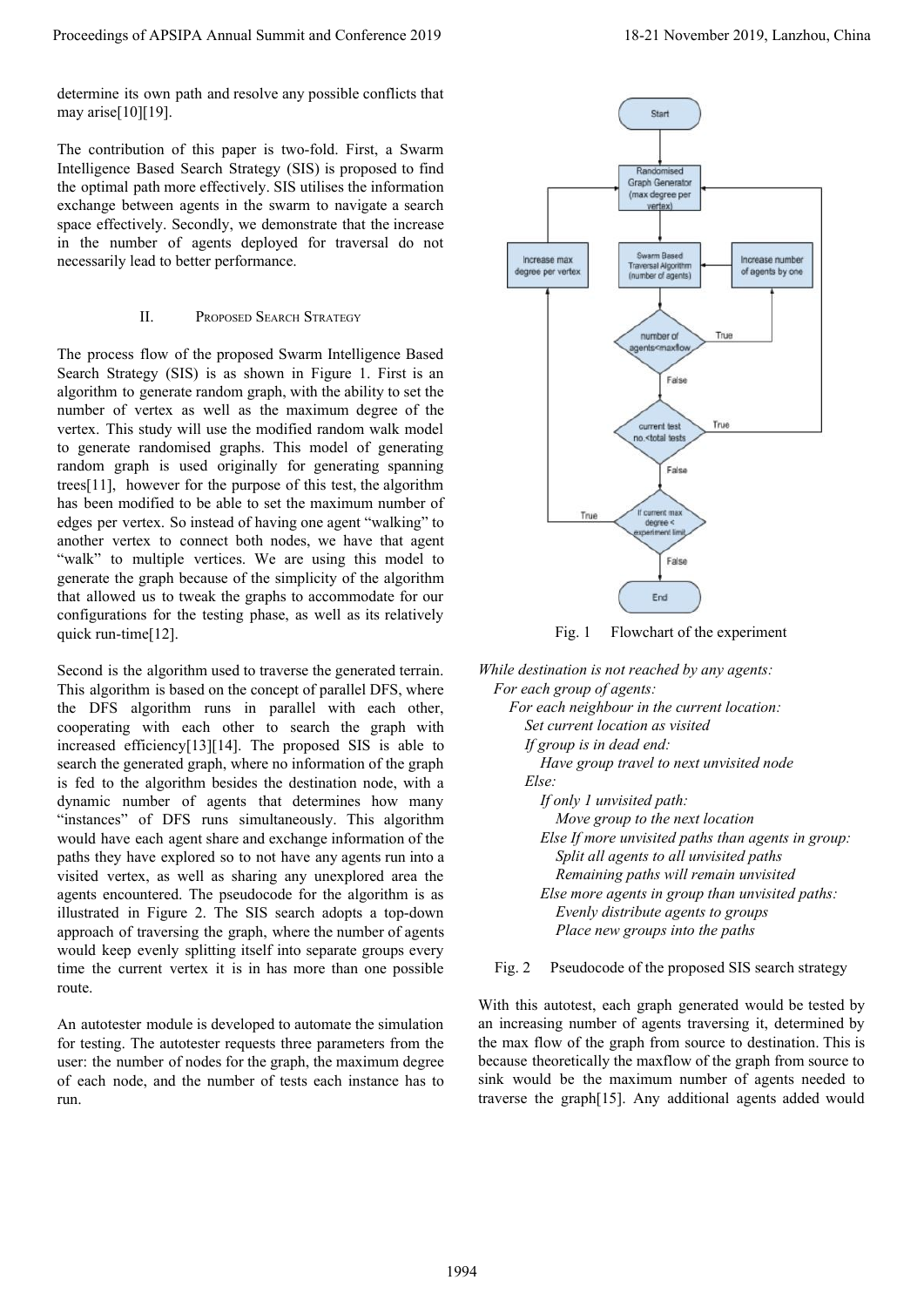not have any further contribution as the graph does not have enough paths for the number of agents traversing, and the surplus agents would be redundant.

The autotest would also reiterate the test for generating the graph from setting the maximum degree of the graph from 4, to the parameter inputted by the user. For each of the iteration, there would be a set number of tests where each test is a different generated graph with the same properties of the current iteration. With this in place it is possible to also test if the maximum degree of the graph would influence the effectiveness of a multi agent graph traversal.

#### III. EXPERIMENT AND RESULT

In the experiment, a total of 69,000 graphs are generated, each with different settings; from 100, 200, and 300 vertices. We iterate the test with a varying maximum degree per vertex from 4 to 26. Each iteration is run over 1000 rounds. In summary, the experiments run over approximately 7,291,000 times (69,000\*average max flow). For this paper we will present only the configuration that sets the maximum degree of the graph at 4, 16, and 26.

We compare the performance of the proposed Swarm Intelligence Based Search Strategy with the Breadth First Search algorithm. The BFS is used for benchmarking as the search strategy will always reach completion; or find the goal state. For this study we would consider the sub-optimal solution to be 95%-100% of the shortest path. For example, if the shortest path of the graph takes 100 steps, and the algorithm found a path that takes 105 steps, then the algorithm found a path that is approximately 95.3% (100/105) as efficient compared to Breadth First Search.



Fig. 3 Size 200 with vertices with maximum degree three, each line within the figure represents one run iteration on the autotest with the mentioned configuration

We discuss our findings in three aspects as follows:

#### *A. Performance of algorithm plateau at approximately 16% of the max flow of the given graph*

All of the results returned from the tests, regardless of the configurations, would yield the same pattern as seen in Fig. 2, which is a noticeable performance plateau early on. When we take the suboptimal solution for all iterations with the same configurations and took the average agents it takes to reach our sub-optimal solution, 16% of the maxflow of the graph is the number of agents required for the suboptimal solution. In Fig. 3 we show an example of one of the results with a set configuration, and in Fig. 4 we show the mean of Fig. 3.



configuration as Fig. 3

Looking at Table 1 below, we can observe that the number of steps taken decreases as the number of agents involved increases, however the rate of change is not linear as the increase from one to two agents is much more than the increase from ten to forty agents, for all cases.

The performance plateau can be explained by the decreasing likelihood of finding a shorter path than the previous iterations, once a short path is found. Using the well-known DFS algorithm as an example, with the premise that the DFS algorithm will always take a different path than before, to reach the destination. Let's say the first run on the DFS algorithm has returned a path that is 200 steps long, and the shortest available path utilising BFS is 100 steps long. If the next subsequent run, the DFS algorithm returned a shorter path of length 150, then the probability of the next subsequent path to be shorter would be lower. This is because for each possible path there is a standard distribution for the probability that the path would be shorter or longer than the overall average length of all possible paths. So returning to the SIS algorithm, where conceptually it is like running a parallel DFS algorithms, if in the first iteration it returns a path center of the standard distribution, then in the second Proceeding of APSIPA Annual Summit at Conference 2019<br>
notice produces the Conference 2019 18-21 November 2019, Lanzhou, China 1995<br>
annual Summit and Summit and Summit and Summit and Summit and Summit and Summit and Summ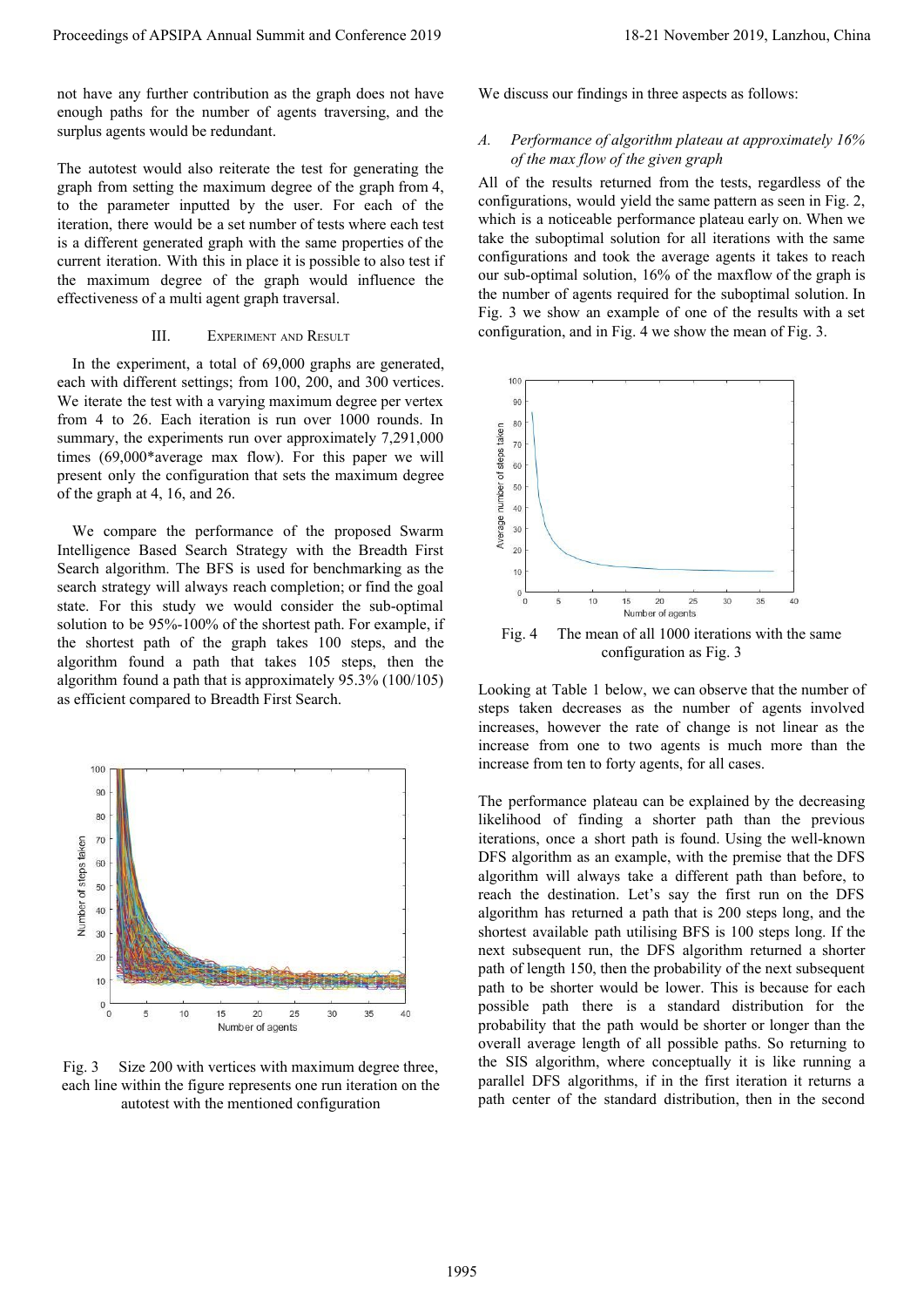Table 1 The average number of steps taken for each agent that is traversing the graph

| Size of | Max    | Number of Agents |                |    |    |    |    |
|---------|--------|------------------|----------------|----|----|----|----|
| Graph   | degree |                  | $\overline{c}$ | 5  | 10 | 20 | 40 |
|         |        | (DFS)            |                |    |    |    |    |
| 100     | 4      | 41               | 22             | 12 | 9  | 8  | 8  |
| 100     | 16     | 9                | 6              | 4  | 3  | 3  | 3  |
| 100     | 26     | 6                | 4              | 3  | 3  | 3  | 3  |
| 200     | 4      | 84               | 45             | 21 | 13 | 10 | 9  |
| 200     | 16     | 17               | 10             | 6  | 4  | 3  | 3  |
| 200     | 26     | 12               | 8              | 5  | 4  | 3  | 3  |
| 300     | 4      | 130              | 64             | 29 | 18 | 13 | 11 |
| 300     | 16     | 28               | 15             | 7  | 5  | 4  | 3  |
| 300     | 26     | 16               | 9              | 5  | 4  | 3  | 3  |

| Table 2. The efficiency of using agents with 95%-100% |
|-------------------------------------------------------|
| effectiveness for graphs of different sizes           |

|                               |                                                                                                                                                                                                                                                 |                       |                                                                                                       |                                          |                                          | Proceedings of APSIPA Annual Summit and Conference 2019                                                                                                                                                                                                                                                                                                                                                                                                            | 18-21 November 2019, Lanzhou, China                                                                                                                                                                                                                                                                                                                                                                                                                                                                                                                                                                                                                                                                                                                                                                                                                                                                                    |
|-------------------------------|-------------------------------------------------------------------------------------------------------------------------------------------------------------------------------------------------------------------------------------------------|-----------------------|-------------------------------------------------------------------------------------------------------|------------------------------------------|------------------------------------------|--------------------------------------------------------------------------------------------------------------------------------------------------------------------------------------------------------------------------------------------------------------------------------------------------------------------------------------------------------------------------------------------------------------------------------------------------------------------|------------------------------------------------------------------------------------------------------------------------------------------------------------------------------------------------------------------------------------------------------------------------------------------------------------------------------------------------------------------------------------------------------------------------------------------------------------------------------------------------------------------------------------------------------------------------------------------------------------------------------------------------------------------------------------------------------------------------------------------------------------------------------------------------------------------------------------------------------------------------------------------------------------------------|
|                               | the addition of a single agent that might find a shorter path.                                                                                                                                                                                  |                       |                                                                                                       |                                          |                                          | iteration will yield an equal probability of returning a shorter<br>or longer path. If it returns a shorter path, then the probability<br>of the subsequent run returning a shorter path would be<br>lowered. Since the proposed SIS algorithm terminates the<br>moment the destination is found, a longer path in subsequent<br>runs will not be returned as the increase in agent count would<br>still yield the same result as the previous iteration, but with | The increase in the maximum degree of the graph would<br>В.<br>improve the results<br>Building on the previous argument where more agents<br>increases the probability of finding a shorter paths during its<br>run, increasing the maximum degree of the graph would also<br>increase the probability of getting the shortest path, as each<br>vertex would on average contain more possible paths to                                                                                                                                                                                                                                                                                                                                                                                                                                                                                                                 |
|                               |                                                                                                                                                                                                                                                 |                       | that is traversing the graph                                                                          |                                          |                                          | Table 1 The average number of steps taken for each agent                                                                                                                                                                                                                                                                                                                                                                                                           | traverse, allowing for agents to search for more alternative<br>paths in the meantime instead of having agents simply<br>following a group to the next vertex until an alternative path                                                                                                                                                                                                                                                                                                                                                                                                                                                                                                                                                                                                                                                                                                                                |
| Size of<br>Graph              | Max<br>degree                                                                                                                                                                                                                                   |                       | Number of Agents<br>10                                                                                |                                          |                                          |                                                                                                                                                                                                                                                                                                                                                                                                                                                                    | shows up.                                                                                                                                                                                                                                                                                                                                                                                                                                                                                                                                                                                                                                                                                                                                                                                                                                                                                                              |
|                               |                                                                                                                                                                                                                                                 | $\mathbf{1}$<br>(DFS) | $\overline{2}$                                                                                        | 5                                        | 20                                       | 40                                                                                                                                                                                                                                                                                                                                                                                                                                                                 | In the context of the efficacy of the algorithm, the size of<br>C.                                                                                                                                                                                                                                                                                                                                                                                                                                                                                                                                                                                                                                                                                                                                                                                                                                                     |
| 100                           | $\overline{4}$                                                                                                                                                                                                                                  | 41                    | 22                                                                                                    | $\overline{9}$<br>12                     | 8                                        | 8                                                                                                                                                                                                                                                                                                                                                                                                                                                                  | the graph does not proportionally scale to its max flow                                                                                                                                                                                                                                                                                                                                                                                                                                                                                                                                                                                                                                                                                                                                                                                                                                                                |
| 100                           | 16                                                                                                                                                                                                                                              | $\overline{9}$        | 6                                                                                                     | $\overline{4}$<br>3                      | 3                                        | $\overline{\mathbf{3}}$                                                                                                                                                                                                                                                                                                                                                                                                                                            | A larger size of the graph does on average increase the                                                                                                                                                                                                                                                                                                                                                                                                                                                                                                                                                                                                                                                                                                                                                                                                                                                                |
| 100                           | 26                                                                                                                                                                                                                                              | 6                     | $\overline{4}$                                                                                        | $\overline{\mathbf{3}}$<br>3             | $\overline{3}$                           | $\overline{3}$                                                                                                                                                                                                                                                                                                                                                                                                                                                     | amount of steps taken to reach the destination, however the                                                                                                                                                                                                                                                                                                                                                                                                                                                                                                                                                                                                                                                                                                                                                                                                                                                            |
| 200                           | $\overline{4}$                                                                                                                                                                                                                                  | 84                    | 45                                                                                                    | 21<br>13                                 | 10                                       | $\boldsymbol{9}$                                                                                                                                                                                                                                                                                                                                                                                                                                                   | increase is not proportional to the max flow of the graph. As<br>illustrated in Table 2, the percentage of max flow needed to                                                                                                                                                                                                                                                                                                                                                                                                                                                                                                                                                                                                                                                                                                                                                                                          |
| 200                           | 16                                                                                                                                                                                                                                              | 17                    | 10                                                                                                    | 6<br>$\overline{4}$                      | 3                                        | $\overline{\mathbf{3}}$                                                                                                                                                                                                                                                                                                                                                                                                                                            | reach above 95% effectiveness would decrease as the size of                                                                                                                                                                                                                                                                                                                                                                                                                                                                                                                                                                                                                                                                                                                                                                                                                                                            |
| 200                           | 26                                                                                                                                                                                                                                              | 12                    | 8                                                                                                     | 5<br>$\overline{4}$                      | 3                                        | $\overline{3}$                                                                                                                                                                                                                                                                                                                                                                                                                                                     | the graph increases. This is because as discussed in the first                                                                                                                                                                                                                                                                                                                                                                                                                                                                                                                                                                                                                                                                                                                                                                                                                                                         |
| 300                           | $\overline{4}$                                                                                                                                                                                                                                  | 130                   | 64                                                                                                    | 29<br>18                                 | 13                                       | 11                                                                                                                                                                                                                                                                                                                                                                                                                                                                 | observation, the probability increases and decreases on the                                                                                                                                                                                                                                                                                                                                                                                                                                                                                                                                                                                                                                                                                                                                                                                                                                                            |
| 300                           | 16                                                                                                                                                                                                                                              | 28                    | 15                                                                                                    | 5<br>$\overline{7}$                      | $\overline{4}$                           | $\overline{3}$                                                                                                                                                                                                                                                                                                                                                                                                                                                     | iterations, and does not rely on the maxflow of the graph.                                                                                                                                                                                                                                                                                                                                                                                                                                                                                                                                                                                                                                                                                                                                                                                                                                                             |
| 300                           | 26                                                                                                                                                                                                                                              | 16                    | 9                                                                                                     | 5<br>$\overline{4}$                      | $\overline{3}$                           | $\overline{3}$                                                                                                                                                                                                                                                                                                                                                                                                                                                     | Therefore, the average number of agents required to achieve<br>above 95% efficiency increases as the size of the graph                                                                                                                                                                                                                                                                                                                                                                                                                                                                                                                                                                                                                                                                                                                                                                                                 |
| Graphs<br>graph sizes<br>with | Table 2. The efficiency of using agents with 95%-100%<br>with<br>vertices with maximum<br>degree n, with different<br>Average max flow of<br>1000 graphs generated<br>vertices<br>maximum degree n<br>Average number<br>agents required to find | all<br>with<br>of     | effectiveness for graphs of different sizes<br>Size<br>of<br>Graph<br>100<br>200<br>300<br>100<br>200 | $n=4$<br>24.6<br>47.6<br>71.1<br>9<br>11 | $n=16$<br>72.8<br>115<br>155<br>13<br>19 | traversing the path, it is equivalent to a depth first search<br>operation. The same logic is applied to Breadth First search as<br>well, if m agents are traversing the path, where m is the<br>maxflow of the graph, then it is equivalent to a BFS operation<br>$n=26$<br>76.1<br>163<br>228<br>11<br>17                                                                                                                                                        | IV.<br><b>CONCLUSIONS</b><br>The proposed Swarm Intelligence Based Search Strategy is<br>able to search through the graph efficiently at a highly<br>reduced cost when compared to Breadth First Search<br>algorithm. The statistical results from our experiments show<br>that the SIS search strategy is able to achieve 95% to 100% of<br>the performance of BFS, while requiring only on average<br>16% of the cost or number of agents required by BFS. Our<br>results also demonstrate that an increase in the number of<br>agents, do not necessarily lead to better performance in<br>swarm-based strategies. We demonstrate that the increase in<br>the number of agents for traversal would reach a plateau.<br>Interestingly, the different terrains do not have significant<br>influence on the optimal number of agents required for search<br>too. This alludes to the information exchange mechanism in |
|                               | a path within 5%<br>difference of the actual                                                                                                                                                                                                    |                       | 300                                                                                                   | 13                                       | 20                                       | $\overline{21}$                                                                                                                                                                                                                                                                                                                                                                                                                                                    | swarm intelligence that leads to convergence or emergence                                                                                                                                                                                                                                                                                                                                                                                                                                                                                                                                                                                                                                                                                                                                                                                                                                                              |
|                               | shortest path (BFS                                                                                                                                                                                                                              |                       |                                                                                                       |                                          |                                          |                                                                                                                                                                                                                                                                                                                                                                                                                                                                    | behaviour, which is the optimal path in the context of this<br>study.                                                                                                                                                                                                                                                                                                                                                                                                                                                                                                                                                                                                                                                                                                                                                                                                                                                  |
| performance)                  |                                                                                                                                                                                                                                                 |                       |                                                                                                       |                                          |                                          |                                                                                                                                                                                                                                                                                                                                                                                                                                                                    | There are a number of possible directions where this study                                                                                                                                                                                                                                                                                                                                                                                                                                                                                                                                                                                                                                                                                                                                                                                                                                                             |
|                               | Percentage of maxflow<br>as number of agents                                                                                                                                                                                                    |                       | 100                                                                                                   | 35%                                      | 17%                                      | 13%                                                                                                                                                                                                                                                                                                                                                                                                                                                                | could explore further. Firstly, is to attempt at a mathematical                                                                                                                                                                                                                                                                                                                                                                                                                                                                                                                                                                                                                                                                                                                                                                                                                                                        |
| needed                        | to                                                                                                                                                                                                                                              | achieve               | 200                                                                                                   | 23%                                      | 15%                                      | $10\%$                                                                                                                                                                                                                                                                                                                                                                                                                                                             | proof of the probability of achieving 95 - 100% effectiveness                                                                                                                                                                                                                                                                                                                                                                                                                                                                                                                                                                                                                                                                                                                                                                                                                                                          |
| >95% efficiency               |                                                                                                                                                                                                                                                 |                       | 300                                                                                                   | 18%                                      | 12%                                      | $9\%$                                                                                                                                                                                                                                                                                                                                                                                                                                                              | with only 16% of the cost. We would also like to investigate<br>if including swarm intelligence methods including Ant<br>Colony Optimisation and Slime Mold Optimisation can be<br>adapted for optimal path finding.                                                                                                                                                                                                                                                                                                                                                                                                                                                                                                                                                                                                                                                                                                   |
|                               |                                                                                                                                                                                                                                                 |                       |                                                                                                       |                                          |                                          |                                                                                                                                                                                                                                                                                                                                                                                                                                                                    | 1996                                                                                                                                                                                                                                                                                                                                                                                                                                                                                                                                                                                                                                                                                                                                                                                                                                                                                                                   |

### *B. The increase in the maximum degree of the graph would improve the results*

## *C. In the context of the efficacy of the algorithm, the size of the graph does not proportionally scale to its max flow*

# IV. CONCLUSIONS